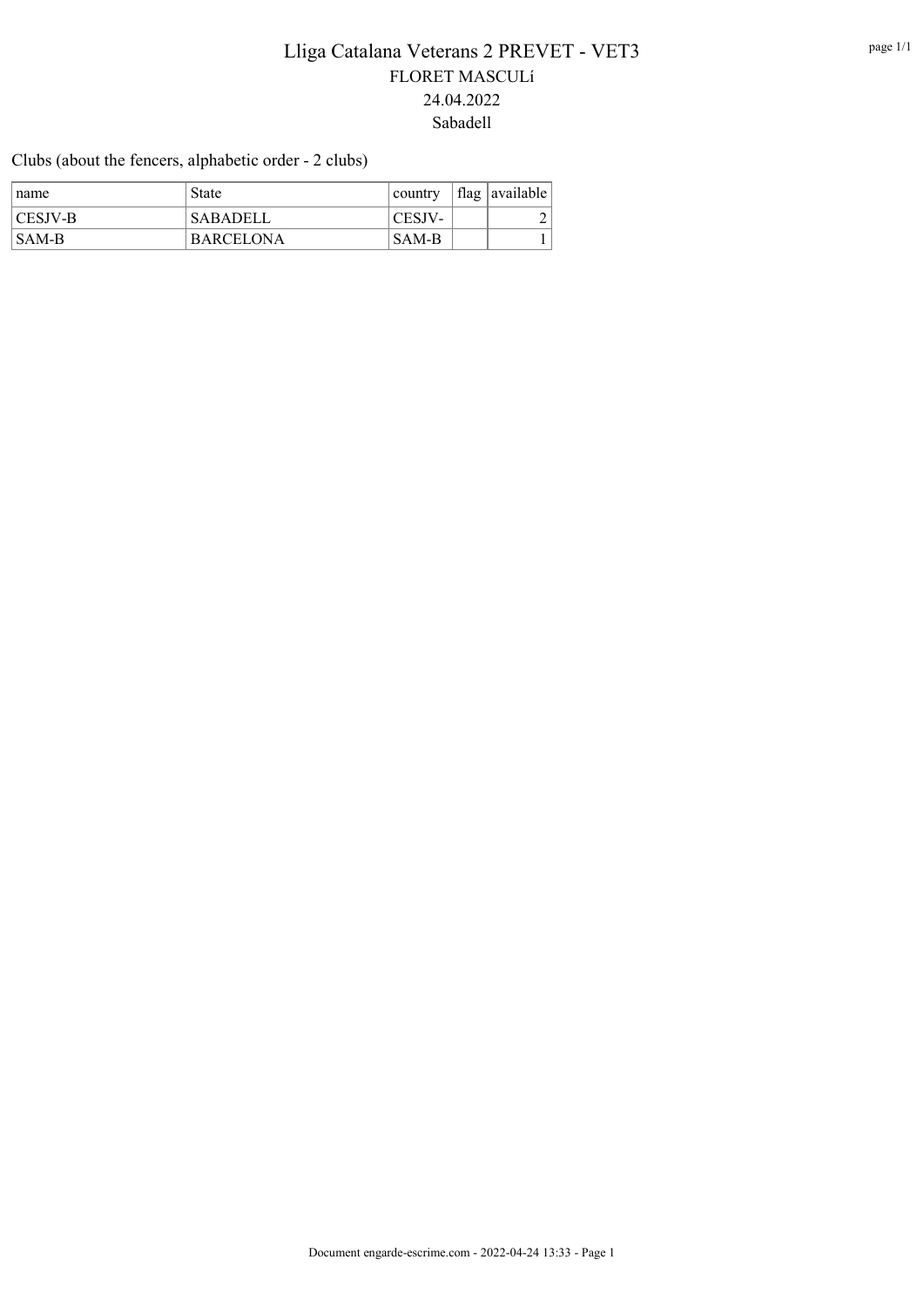Fencers (present, ordered by fencer number - 3 fencers)

|  | ran   number   name and first name | club   | lag |
|--|------------------------------------|--------|-----|
|  | 1 BALCAZAR NAVARRO Jose Luis       | SAM-B  |     |
|  | 3 ALGUERÓ I FA August              | CESJV- |     |
|  | 9999 TEDESCO Alfredo               | CESJV- |     |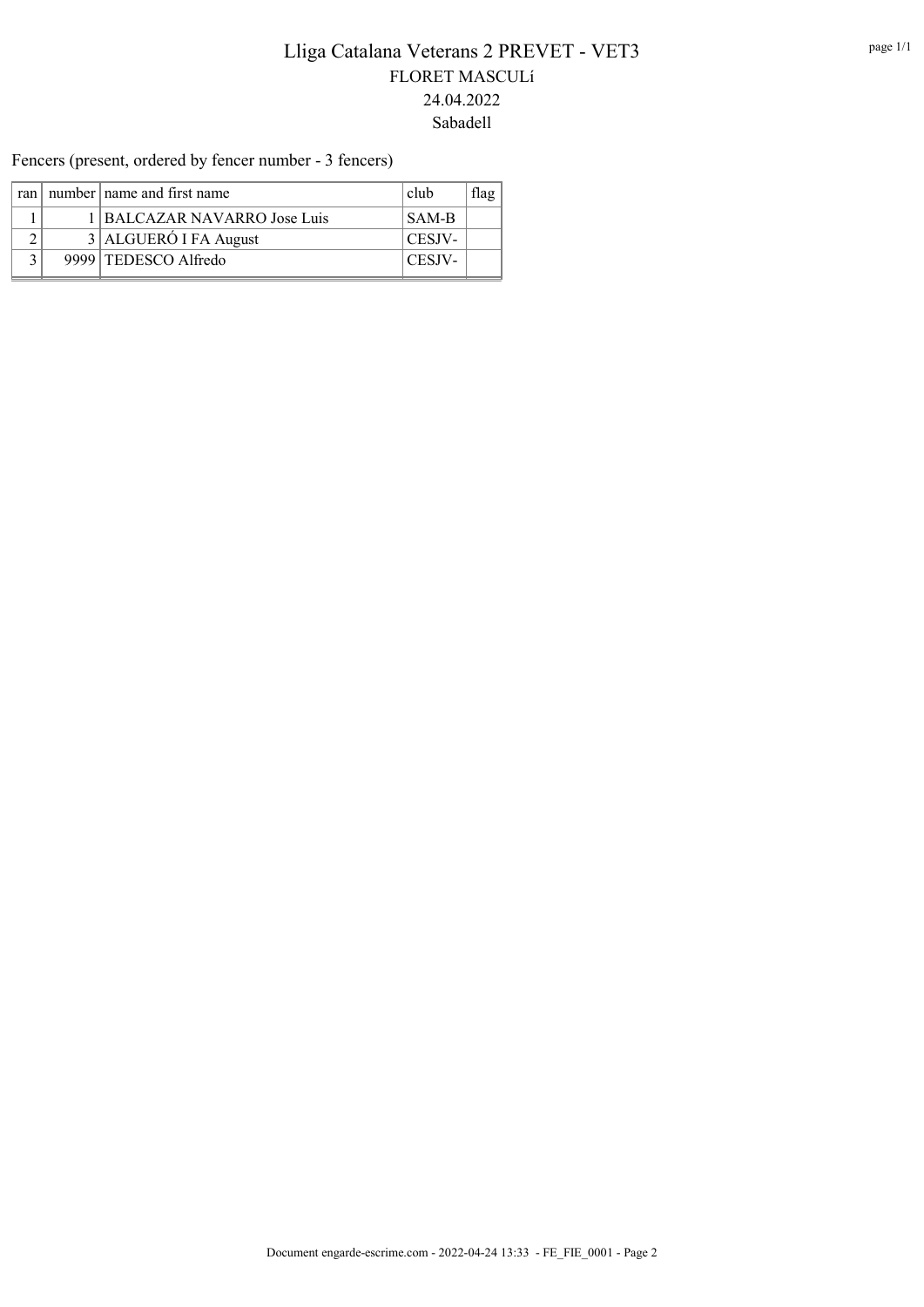Overall number of participants: 3 Number of participants among the 32 first fencers of the FIE ranking: 2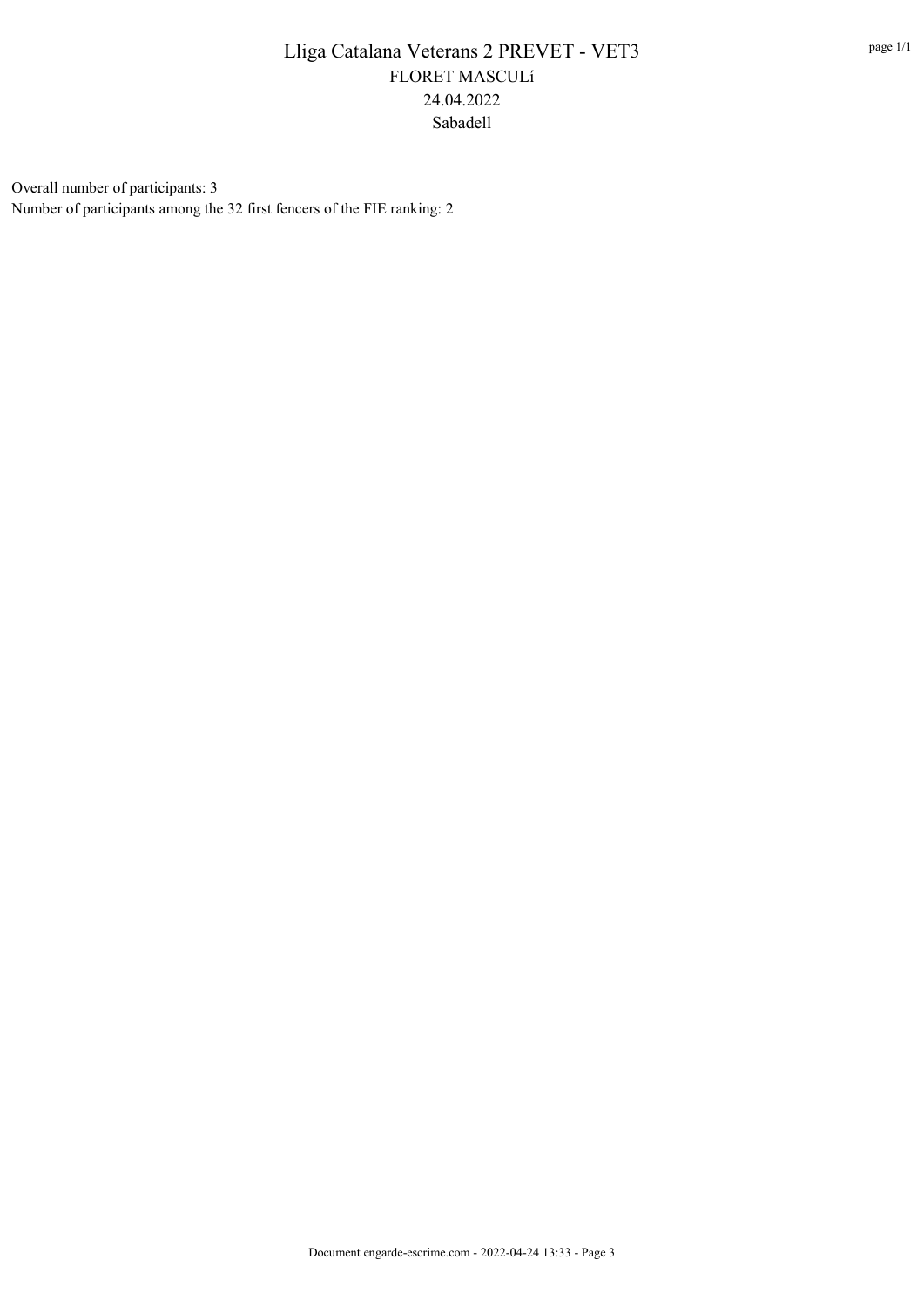#### Formula of the competition

3 fencers

1 poules: round

3 fencers 1 poule of 3 Separation by : clubs 3 qualifiers

Direct elimination : 3 fencers

\_\_\_\_\_\_\_\_\_\_\_\_\_\_\_\_\_\_\_\_\_\_\_\_\_\_\_\_\_\_\_\_\_

Direct tableau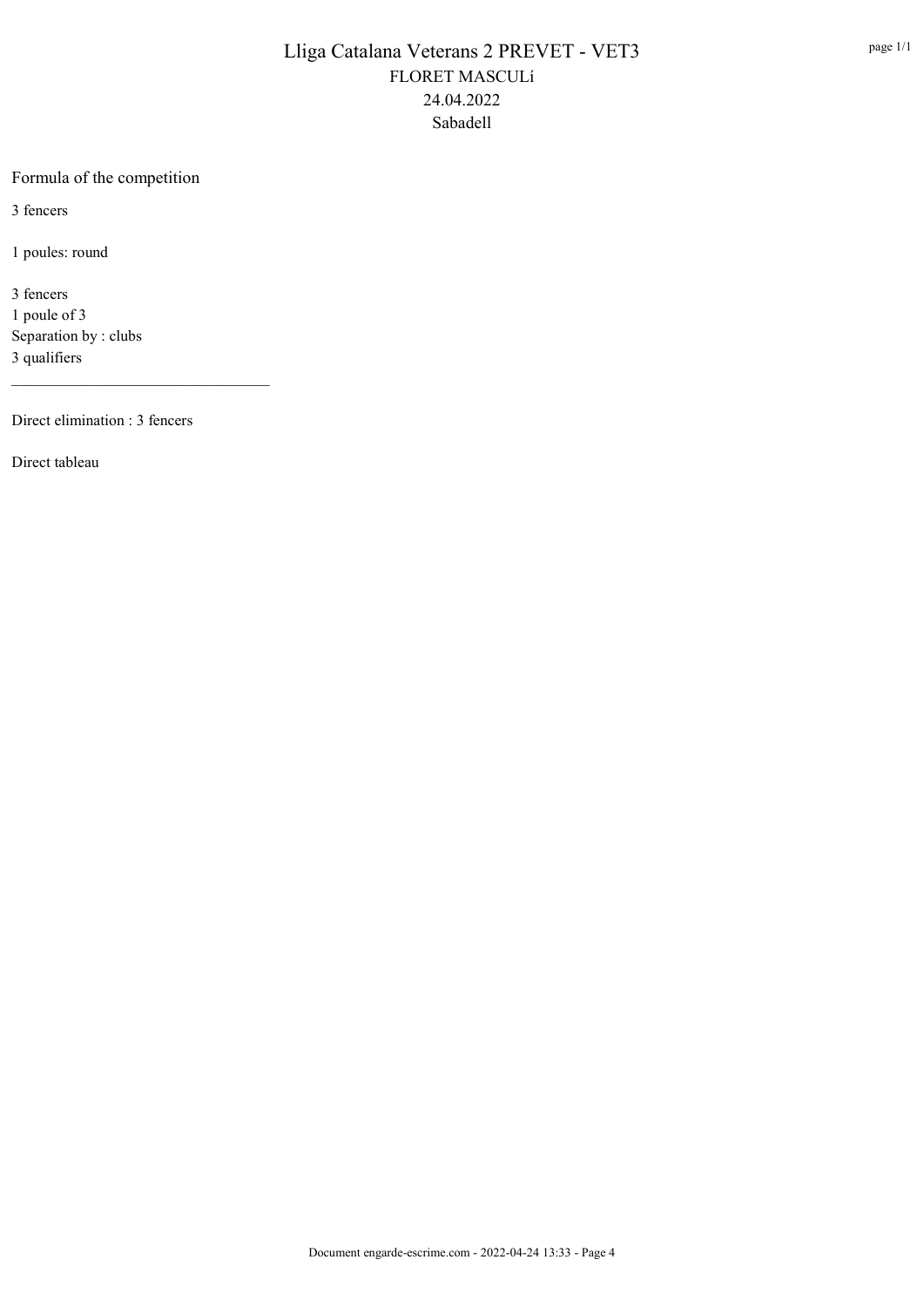#### Poules, round No 1

Poule No 1

|                                   |                |                                                                          | $V/M$ ind. HS rank      |  |  |
|-----------------------------------|----------------|--------------------------------------------------------------------------|-------------------------|--|--|
| TEDESCO Alfredo                   | <b>CESIV-B</b> | $\begin{array}{ c c c c c c c c c } \hline \end{array}$ 4 2 0.000 -4 6 3 |                         |  |  |
| <b>BALCAZAR NAVARRO Jose Luis</b> | SAM-R          | $\sqrt{N}$   2   0.500 -2 7 2                                            |                         |  |  |
| ALGUERÓ I FA August               | CESIV-R        |                                                                          | $1.000 \t 6 \t 10 \t 1$ |  |  |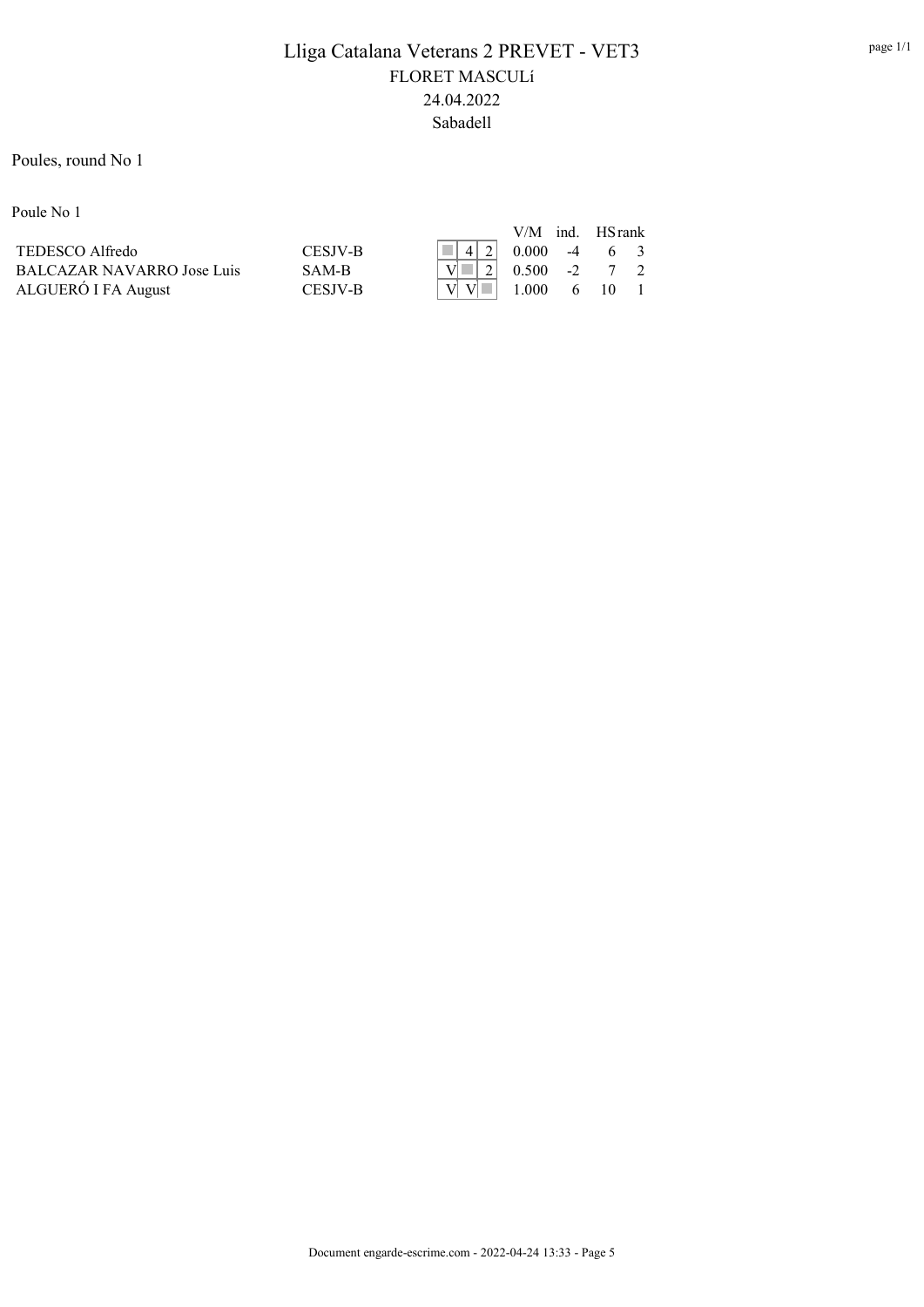ran | name and first name  $\left| \text{flag} \right|$  club  $\left| \text{V/M} \right|$  ind.  $\left| \text{HS} \right|$  group 1 ALGUERÓ I FA August  $\vert$  CESJV- 1.000 6 10 qualifier 2 BALCAZAR NAVARRO Jose Luis SAM-B  $|0.500|$  -2 7 qualifier  $3 | \text{TEDESCO Alfredo}$   $| \text{CESJV} - | 0.000 | -4 | 6 | \text{qualifier}$ 

Ranking of poules, round No 1 (ordered by ranking - 3 fencers)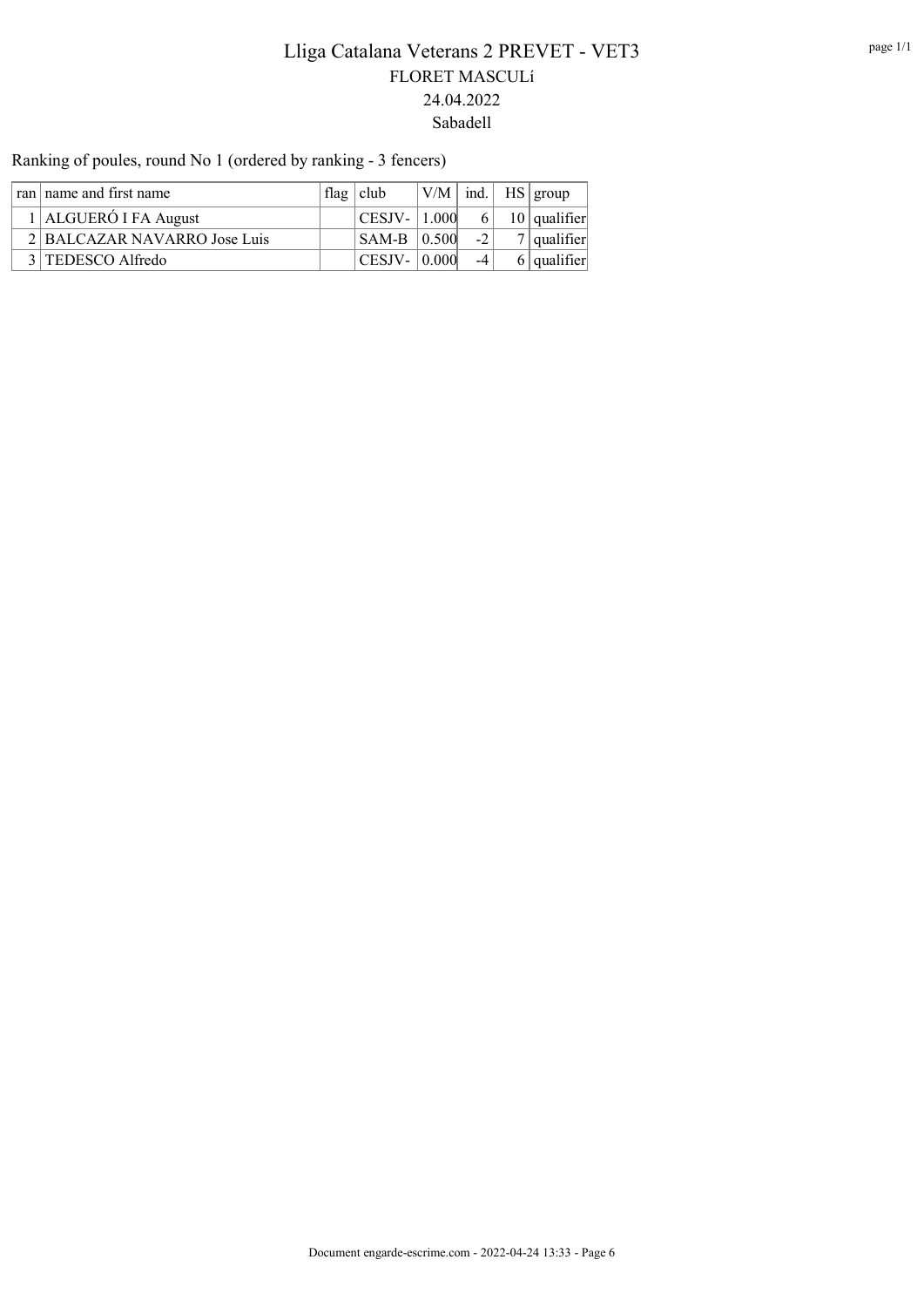Ranking at the end of the poules (ordered by ranking - 3 fencers)

| ran   name and first name |                              | flag $ $ club      |                     | $ V/M $ ind.   HS   group |               |
|---------------------------|------------------------------|--------------------|---------------------|---------------------------|---------------|
| 1 ALGUERÓ I FA August     |                              | $ CESJV -  1.000 $ |                     | $6 \mid 10$ qualifier     |               |
|                           | 2 BALCAZAR NAVARRO Jose Luis |                    | $ $ SAM-B $ $ 0.500 | $-2$                      | $7$ qualifier |
|                           |                              | 3 TEDESCO Alfredo  | CESJV-   0.000      | $-4$                      | $6$ qualifier |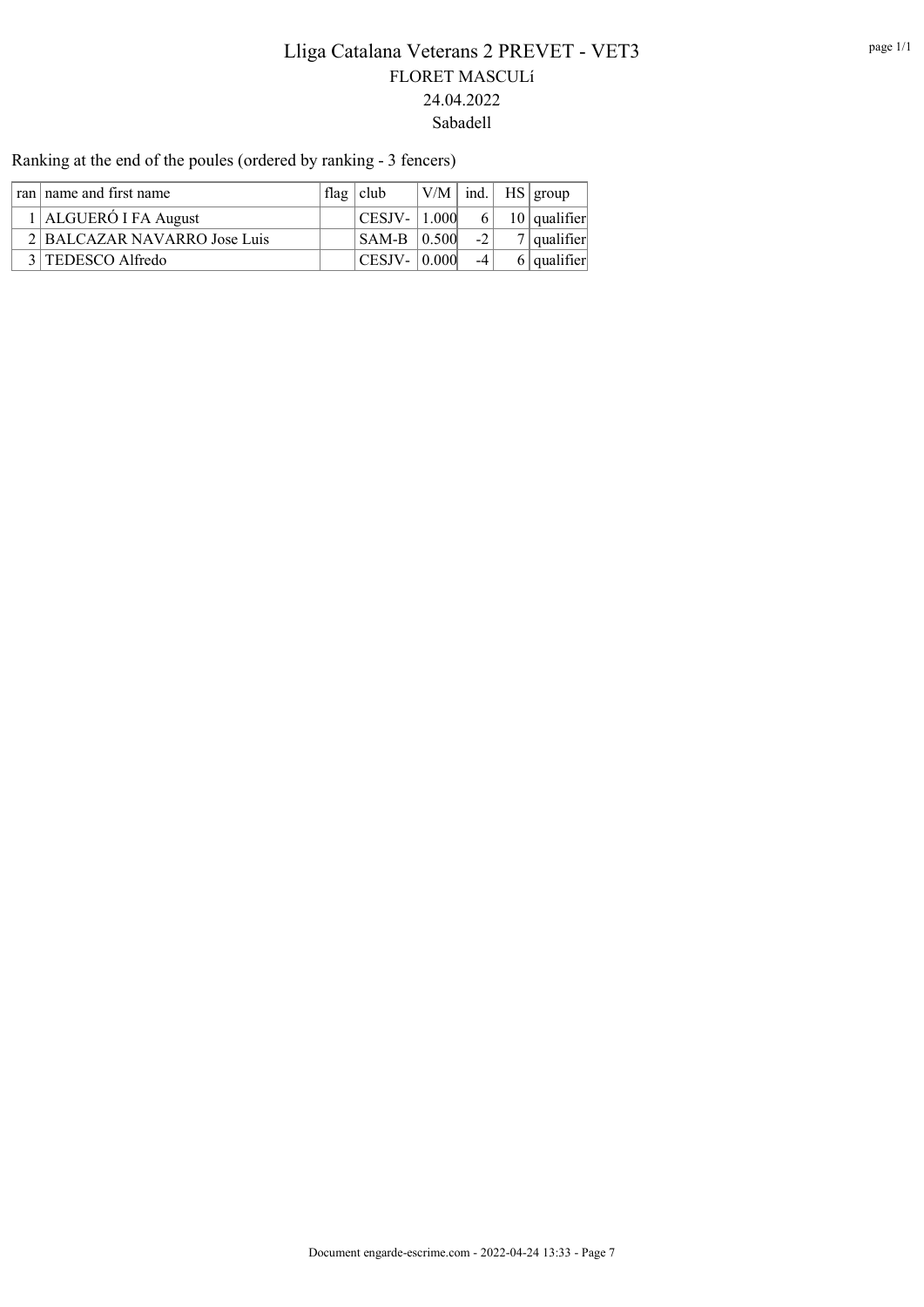#### Semi-finals

Final

| ALGUERO I FA August          | <b>CESJV-B</b> |                                   |                            |
|------------------------------|----------------|-----------------------------------|----------------------------|
|                              |                | ALGUERO I FA August               |                            |
|                              |                |                                   |                            |
|                              |                |                                   | BALCAZAR NAVARRO Jose Luis |
| TEDESCO Alfredo              | CESJV-B        |                                   | 10/8                       |
|                              |                | <b>BALCAZAR NAVARRO Jose Luis</b> |                            |
| 2 BALCAZAR NAVARRO Jose Luis | SAM-B          | 10/8                              |                            |
|                              |                |                                   |                            |